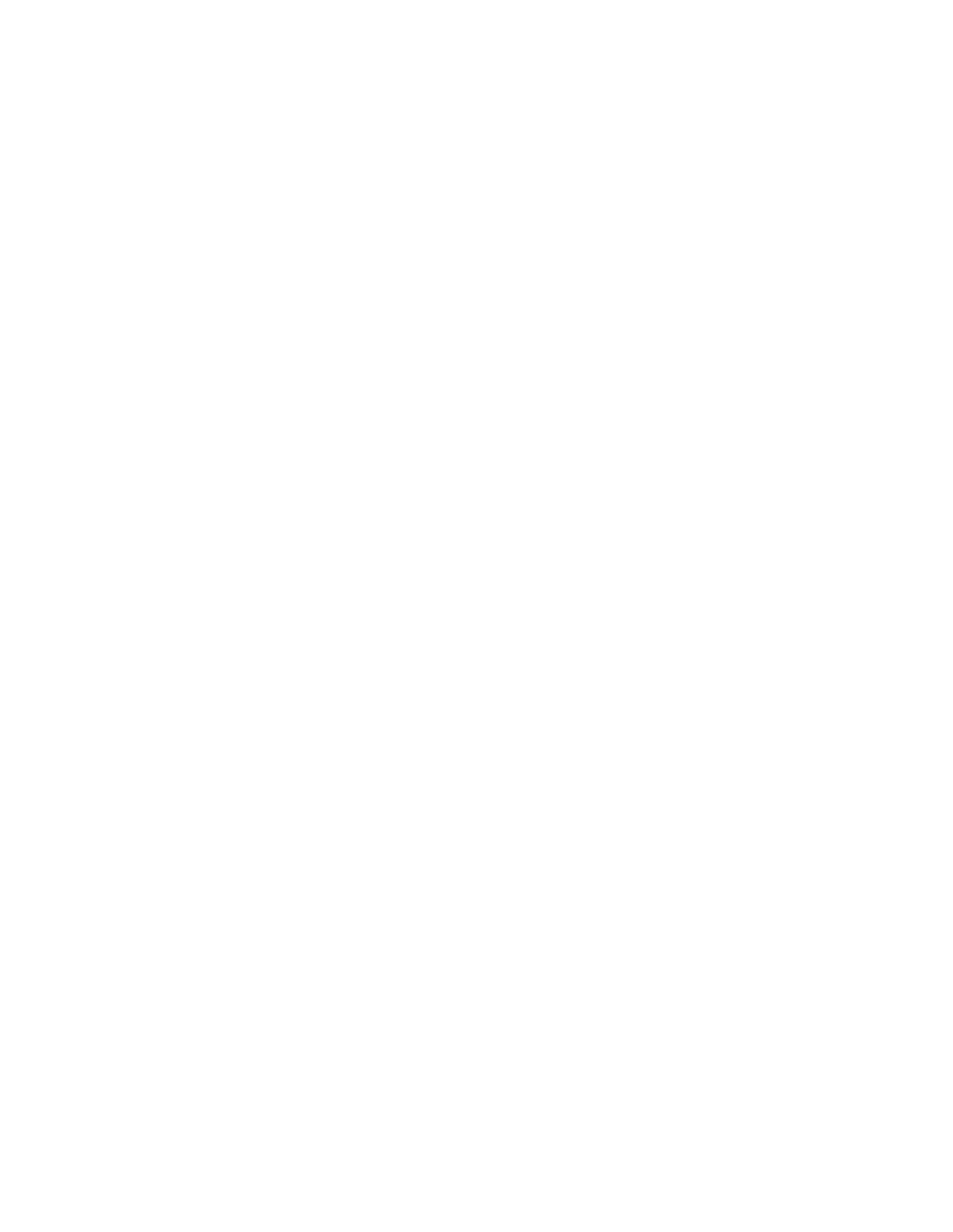### **Caring Foundation**

## **COMPLAINT REPORTING POLICY**

### **Date Adopted: November 12, 2009**

**1. Purpose of the Complaint Reporting Policy (the "Policy").** Caring Foundation (the "Foundation") shall investigate complaints of wrongful, fraudulent or dishonest conduct, or use or misuse of the Foundation's resources or property, by management, staff, volunteers, directors or officers. Management and staff found to have engaged in wrongful, fraudulent or dishonest conduct shall be subject to corrective and disciplinary action by the Foundation. Anyone, whether an employee or non-employee, may face civil actions or referrals to criminal prosecution if their conduct warrants such action.

All persons who have interactions or relationships with the Foundation comprise the community of the Foundation ("Foundation Persons"). All Foundation Persons are encouraged to report possible wrongful, fraudulent or dishonest conduct. Employees of the Foundation or any related organization should report such concerns to his or her immediate manager, or to the Executive Director of the Foundation. If, for any reason, an employee finds it difficult to report his or her concerns to either such person, the employee must report it directly to the Foundation's Compliance Officer. The Foundation's Compliance Officer is the Chief Compliance Officer of Highmark Inc. Other Foundation Persons should report their concerns directly to the Executive Director of the Foundation or to the Foundation's Compliance Officer. Should a complaint implicate Highmark Inc., the complaint must be reported to the Foundation's Board of Directors.

## **2. Definitions.**

**a. Baseless Allegations:** allegations made in bad faith or with reckless disregard for their truth or falsity. Employees of the Foundation or any related organization making such allegations may be subject to disciplinary or corrective action, and anyone, whether an employee or non-employee, who makes baseless allegations may be subject to legal claims by individuals recklessly accused of wrongful, fraudulent or dishonest conduct.

**b. Wrongful, Fraudulent or Dishonest Conduct:** a deliberate act or failure to act with the intention of obtaining an unauthorized benefit (collectively referred to as "misconduct"), or engaging in illegal or otherwise wrongful conduct in the course of conducting duties for the Foundation, or through the use of the Foundation's resources, including, but not limited to, the use of the Foundation's facilities and computers. Examples of such misconduct include, but are not limited to:

- Forgery or alteration of documents
- Unauthorized alteration or manipulation of computer files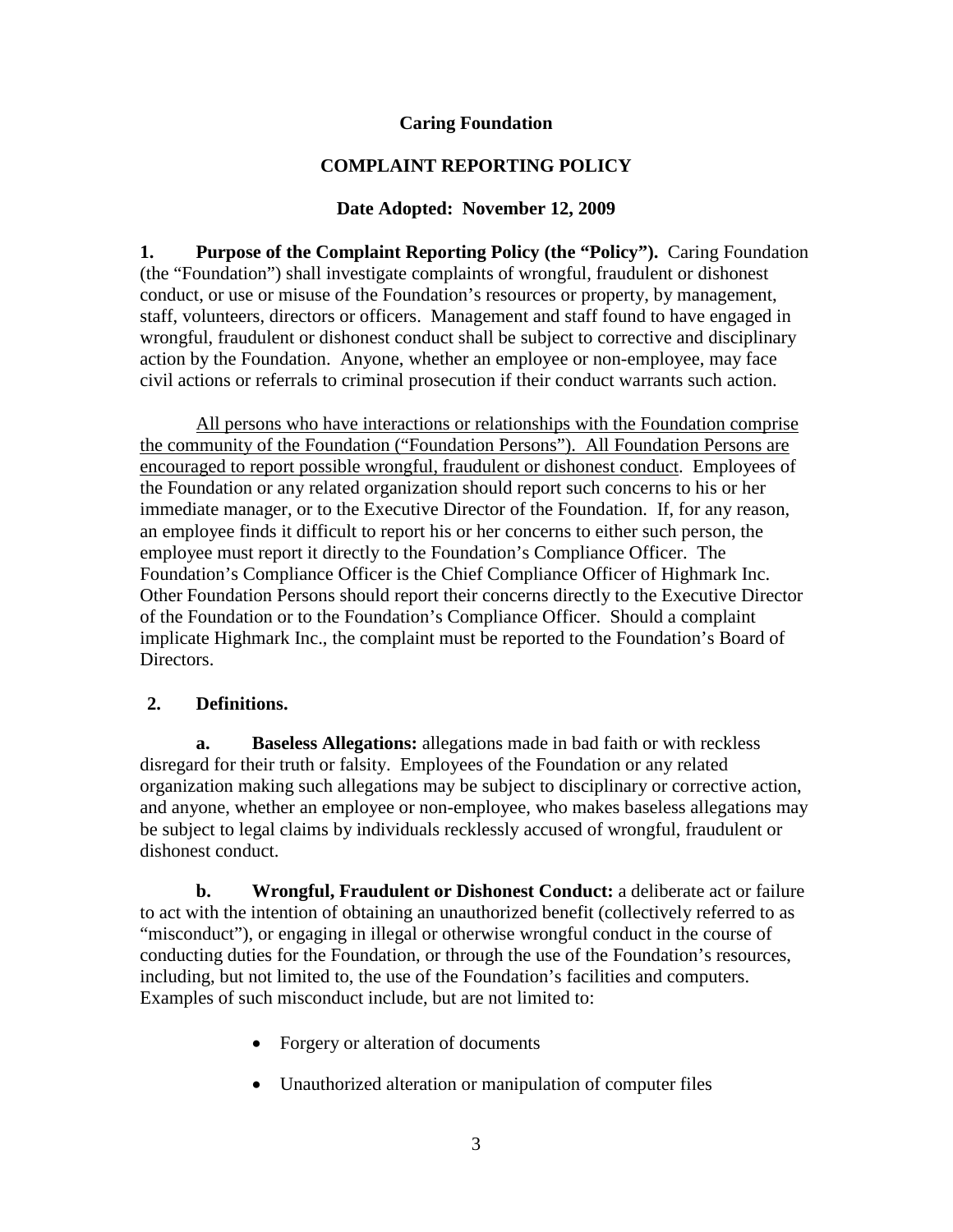- Use of the Foundation's computers or facilities to engage in illegal or illicit activities
- Fraudulent financial reporting
- Pursuit of a benefit or advantage in violation of the Foundation's Conflict of Interest Policy
- Misappropriation or misuse of the Foundation's resources, such as funds, supplies or other assets
- Authorizing or receiving compensation for goods not received or services not performed
- Authorizing or receiving compensation for hours not worked, or failing to account for unworked (but paid) hours as vacation, sick leave or other paid time off

**c. Complainant**: a Foundation Person who informs the Foundation's manager, Executive Director, Compliance Officer or Board of Directors about conduct which that person in good faith believes to be wrongful, fraudulent or dishonest.

#### **3. Rights and Responsibilities.**

**a. Employees.** Employees of the Foundation and related organizations are required to report in good faith suspected wrongful, fraudulent or dishonest conduct, as provided above. Complainants are responsible for being candid, setting forth all known information regarding suspected misconduct to the investigator who is designated by the Foundation's Compliance Officer. Investigations may not proceed if the complainant refuses to be interviewed by the investigator or refuses to provide further information regarding the complaint. Complainants must not conduct investigation activities themselves, nor do they have the right to participate in investigation activities, unless requested by the investigator. Complainants must refrain from obtaining evidence relating to a complaint for which they do not have a right of access. Such improper access may itself be misconduct and may result in disciplinary or corrective action. Complainants should also refrain from discussing the investigation or their testimony with those not connected to the investigation, unless authorized by the investigator or otherwise required by law. Employees who are not complainants, but who are interviewed as part of an investigation, are expected to not discuss the nature of the evidence or any testimony given in the investigation except with the investigator, or unless otherwise authorized by the investigator or required by law.

Management is responsible for detecting and detering wrongful, fraudulent and dishonest conduct. Failure by a manager to monitor conduct, or failure to report misconduct within the scope of this Policy, may result in disciplinary or corrective action against the manager, up to and including dismissal. The Executive Director of the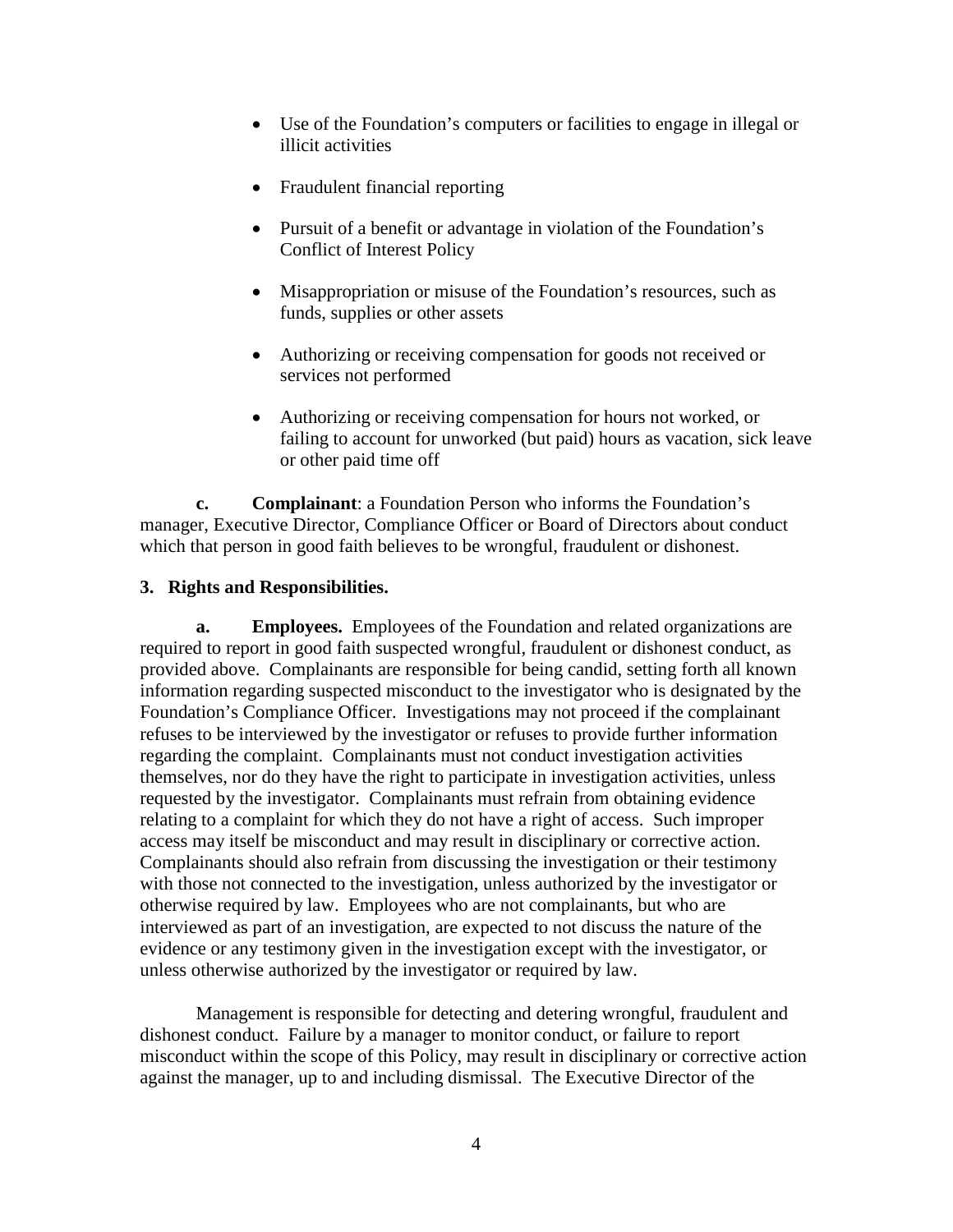Foundation is available to assist other management team members in developing methods for monitoring conduct and recognizing misconduct.

**b. Investigations.** The Foundation's Compliance Officer shall maintain files of investigations undertaken under this Policy. If complaints of misconduct under this Policy are oral, the Foundation's Executive Director or Compliance Officer shall memorialize the substance of the complaint in writing and include that summary in the investigation file. Access to the investigation file should be limited to the Foundation's investigation team and the Foundation's attorneys.

- Reasonable care should be taken in dealing with suspected misconduct to avoid baseless allegations, disclosure of suspected misconduct to others not involved in the investigation and violations of a person's rights under law.
- A person who is concerned about suspected misconduct should not contact the person suspected to further investigate the matter or demand restitution; should not discuss the suspected misconduct with anyone other than the Foundation's Executive Director or Compliance Officer, or a duly authorized law enforcement officer; should direct all inquiries from an attorney retained by the suspected individual to the Foundation's Compliance Officer; and should direct all inquiries from the media to the Foundation's Executive Director.

**c. No Retaliation.** The Foundation's policy is to provide a reprisal-free environment that encourages employees to raise ethical or legal concerns without the fear of retaliation for reports that are made in good faith. To that end, the Foundation has a zero tolerance policy with respect to retaliation against complainants who, in good faith, report suspected wrongful, fraudulent or dishonest conduct. In furtherance of that policy, the Foundation shall:

- Use best efforts to protect complainants against retaliation. Complainants who believe that they have been retaliated against must report such retaliation to either the Foundation's Executive Director or Compliance Officer. A proven complaint of retaliation shall result in disciplinary or corrective action against the retaliating person. This protection from retaliation is not intended to prohibit management from taking action, including disciplinary or corrective action, in the usual course of their duties based on valid performance-related factors. It is also not intended to prohibit management from taking action, including disciplinary or corrective action, in the matters that are the subject of the complaint or ensuing investigation.
- All reports are handled in a confidential manner, subject to limitations imposed by law or legal process. The Foundation will keep the complainant's identity confidential to the extent practical.